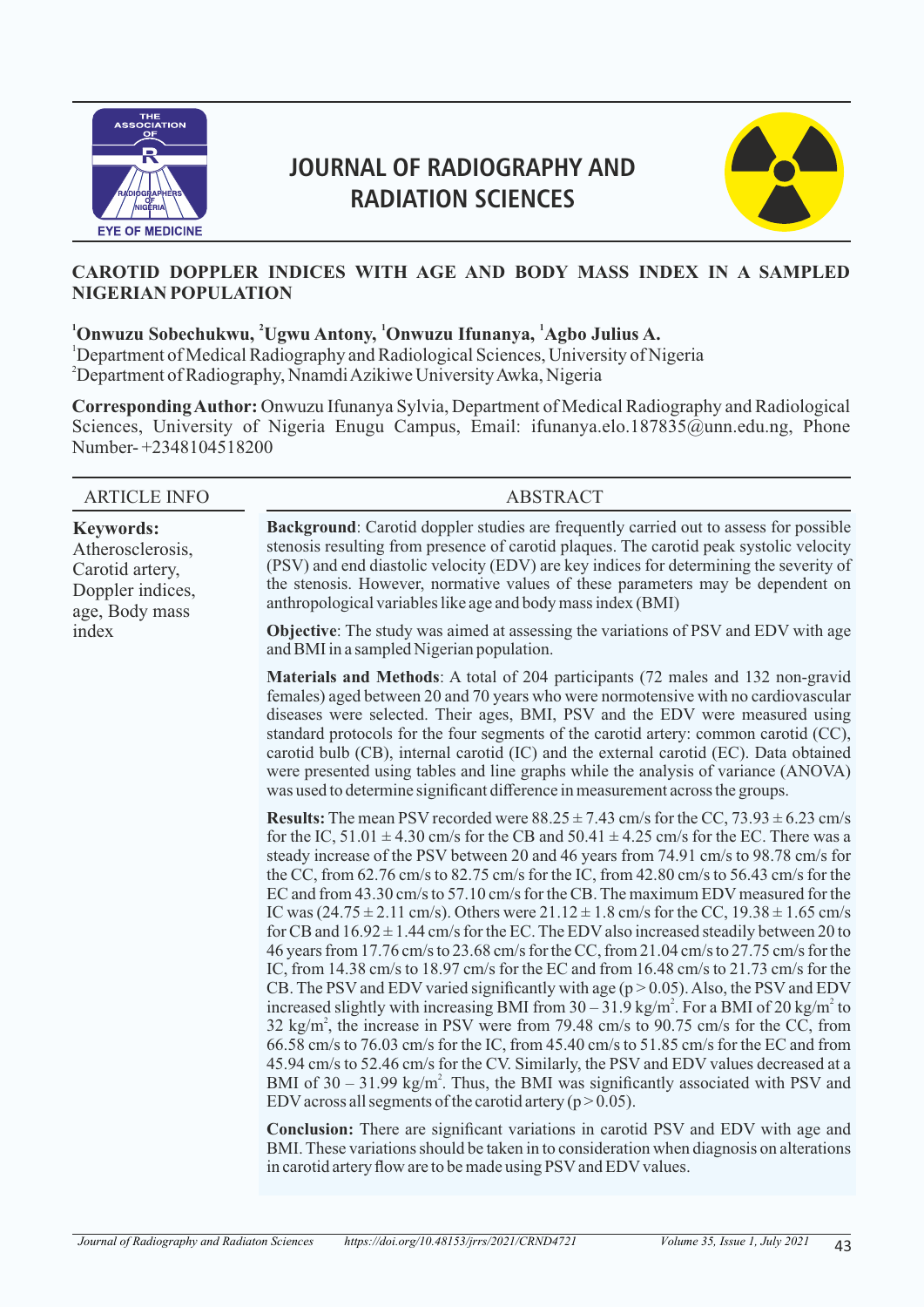# **INTRODUCTION**

The cardiovascular system functions to maintain a homeostatic environment in all tissues and fluids of the body for optimal survival and functioning of cells[1]. Like any other organ system of the body, it is susceptible to pathophysiological damage. Several factors and pathological conditions elicit disorders within the cardiovascular system. These disorders affect not only the heart but also the blood vessels. Some of these include hypertension, coronary heart disease, stroke, heart failure, peripheral vascular disease, myocardial infarction, rheumatic heart disease, cardiomyopathies and congenital heart disease[2].

Atherosclerosis, amongst other vascular diseases, is of cardinal importance and remains the foremost cause of mortality and morbidity worldwide[3]. Early detection of atherosclerotic changes in a blood vessel is of fundamental interest since this improves the chances of better management of the disease[4]. In advanced cases, atheromatous plaques develop which occlude the arterial lumen. The plaque can be of the stable type where they remain at the site of the plaque, or unstable where they can rupture and release contents that can elicit thrombogenic events[5]. Either way, the pathology alters the flow of blood in the artery concerned, leading to variation in peak systolic and end diastolic velocities. Two important risk factors for atherosclerosis include age and body mass index (BMI) [6,7], and there is paucity of information on how these parameters will likely affect the peak systolic velocity (PSV) and end diastolic velocity (EDV) measurements.

Ultrasound is an easily available imaging modality for assessment of the carotid artery, as carotid dimensions and blood velocities can be readily observed in real time and computed. Studies have reported variations of the PSV and EDV with age and BMI in Caucasians [7–9] but none in the Nigerian population. Clinical practice for Doppler studies relies on population specific nomograms for accurate diagnosis and interpretation of measurements. Consequently, this highlights the

need to determine how the PSV and EDV are affected by age and BMI.

## **MATERIALS AND METHODS**

A prospective study of 204 participants (72 males and 132 females) aged between 20 and 70 years was carried out in Port-Harcourt metropolis between June 2017 and May 2019. Ethical clearance was obtained from the University of Nigeria Teaching Hospital Research Ethics  $Commitee$  (NHREC/05/01/2008B-FWA00002458-1RB00002323). Informed consent was obtained from each participant prior to the screening. Inclusion criteria for recruitment were normotensive subjects with no history of cardiovascular disease. Pregnant females were excluded from the study. Anthropometric measurements included weight and height obtained with the aid of a stadiometer (ZT -160, Midfield Scientific Equipment, England, 2016) and calibrated to the nearest 0.1kg. A 4D Doppler ultrasound equipment (DCN-3 Pro, Mindray, Shenzhen, 2016) with a variable frequency linear probe  $(5 - 12 \text{ MHz})$  was used to take measurements of the peak systolic velocity (PSV) and the end diastolic velocity (EDV) following previously described standard protocols[9]. The PSV and EDV were measured three times with the average used as the final measurement. Tables and line graphs were used for data presentation while the Analysis of Variance (ANOVA) was used to determine significant difference across groups. The level of significance was set to be 0.05.

## **RESULTS**

The age, weight, height, and BMI of the participants are shown in Table1. There were more females (n = 128, 62.7%) than males (n = 76, 37.3%), with most of the sample population between 31 and 35 years. The mean  $\pm$  SD values of the measured Doppler indices across the common carotid, carotid bulb, internal, and external carotid arteries are shown in Table 2. Females had higher PSV and EDV values across all the carotid artery segments.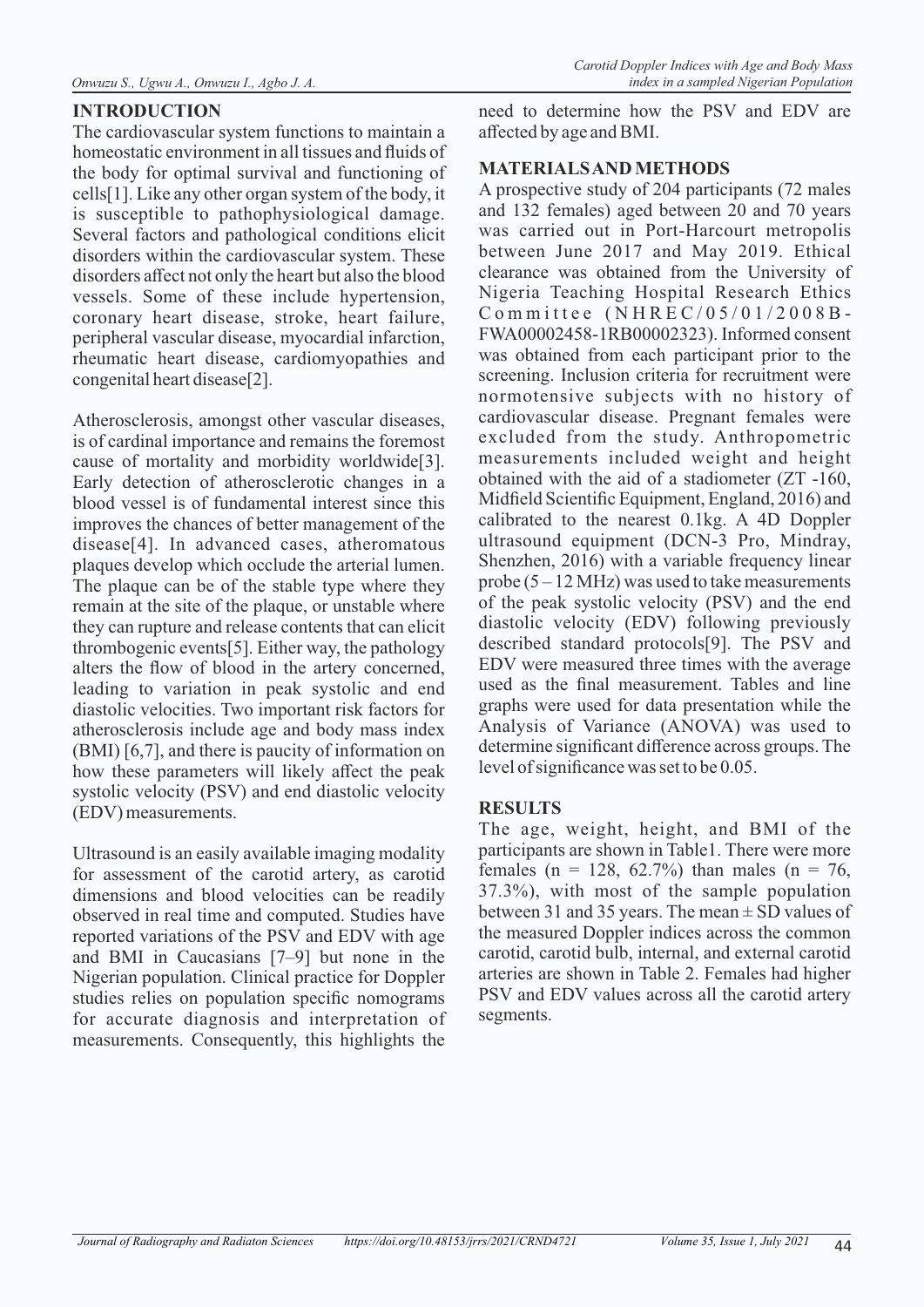#### Table 1: Description of participants

|                    |            | Sex            |       |                |       |
|--------------------|------------|----------------|-------|----------------|-------|
|                    |            | Female         |       | Male           |       |
|                    |            | Count          | Mean  | Count          | Mean  |
|                    | $\leq$ 20  | 14             |       | 11             |       |
|                    | $21 - 25$  | 18             |       | 9              |       |
|                    | $26 - 30$  | 11             |       | 10             |       |
| Age Group (Years)  | $31 - 35$  | 36             |       | 16             |       |
|                    | $36 - 40$  | 20             |       | 11             |       |
|                    | $41 - 45$  | 16             |       | 12             |       |
|                    | $46+$      | 13             |       | $\overline{7}$ |       |
|                    | Normal     | 82             |       | 44             |       |
| <b>Body Weight</b> | Obese      | 42             |       | 32             |       |
|                    | Overweight | $\overline{2}$ |       | $\theta$       |       |
| Weight (kg)        |            |                | 64.9  |                | 67.3  |
| Height (cm)        |            |                | 162.3 |                | 165.1 |

Table 2: Mean  $\pm$  SD values of Doppler indices across carotid segments

|                             | Sex    |           |       |           |
|-----------------------------|--------|-----------|-------|-----------|
|                             | Female |           | Male  |           |
|                             | Mean   | <b>SD</b> | Mean  | <b>SD</b> |
| Common carotid PSV (cm/s)   | 88.25  | 7.43      | 87.87 | 7.71      |
| Internal carotid PSV (cm/s) | 73.93  | 6.23      | 73.61 | 6.46      |
| External carotid PSV (cm/s) | 50.41  | 4.25      | 50.20 | 4.40      |
| Carotid bulb PSV (cm/s)     | 51.01  | 4.30      | 50.79 | 4.46      |
| Common carotid EDV (cm/s)   | 21.16  | 1.78      | 21.06 | 1.85      |
| Internal carotid EDV (cm/s) | 24.79  | 2.09      | 24.68 | 2.17      |
| External carotid EDV (cm/s) | 16.94  | 1.43      | 16.87 | 1.48      |
| Carotid bulb EDV (cm/s)     | 19.41  | 1.64      | 19.33 | 1.70      |

In both gender, the mean values of the PSV of the four segments of the carotid artery increased steadily with age (Figure 1). An ANOVA retuned F-values of less than 0.05 (Table 3) for all segments of the carotid artery, indicating that the PSV measurements across the four carotid segments varied significantly across age groups.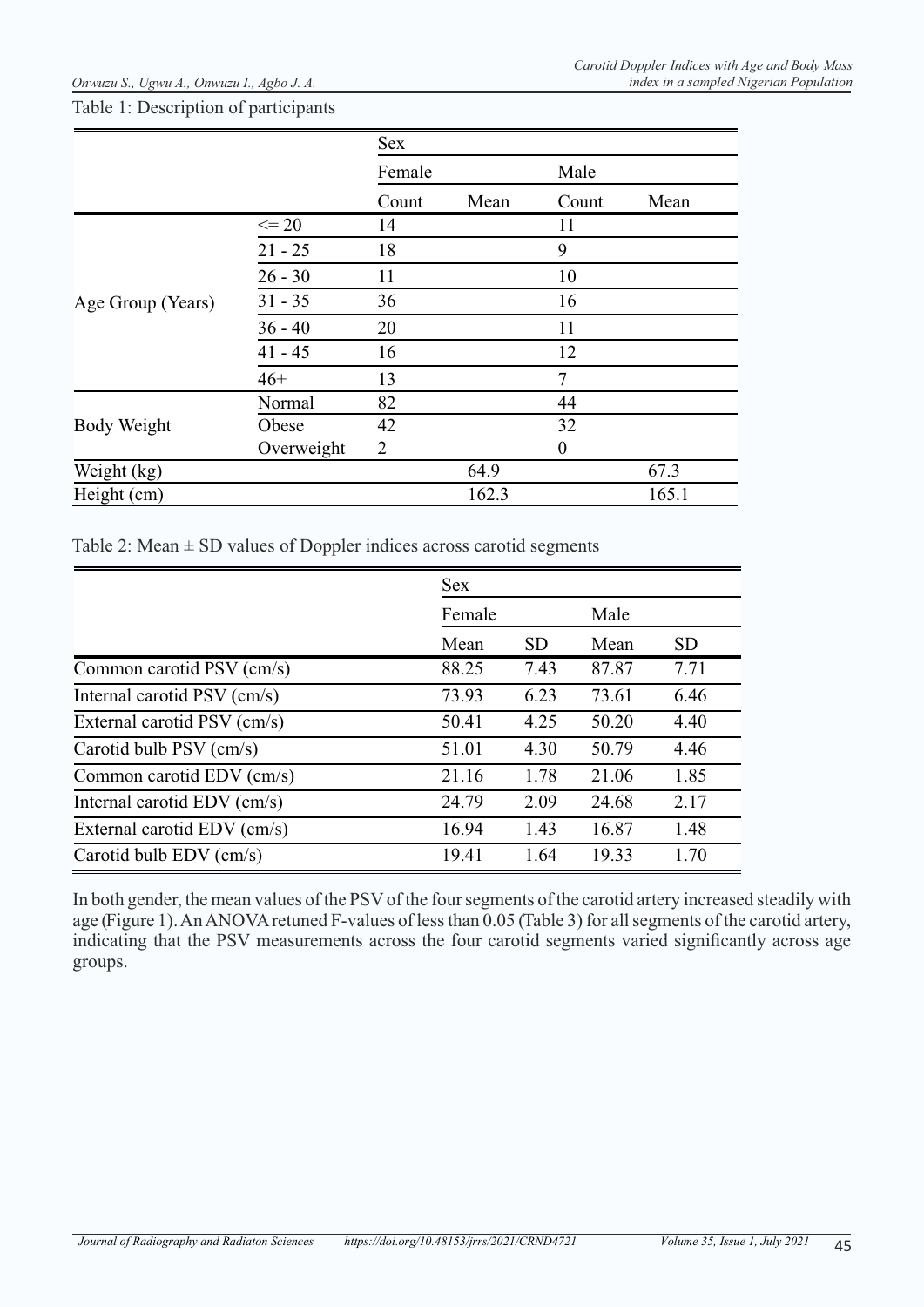



Figure 1: Variation of PSV with age

The EDV measurements and their variation across age for the four segments are shown in Figure 2. From the graph, the values increased steadily with Figure 2: Variation of PSV and EDV across age

age. The ANOVA revealed significant differences in measurements across various age groups (Table 3).



|  |  |  | Table 3: ANOVA for variations in carotid PSV and EDV with age |
|--|--|--|---------------------------------------------------------------|
|--|--|--|---------------------------------------------------------------|

|                                                                         | $PSV$ (cm/s) |        |                      | $EDV$ (cm/s) |               |       |                     |      |
|-------------------------------------------------------------------------|--------------|--------|----------------------|--------------|---------------|-------|---------------------|------|
|                                                                         | Sum Sq       | M Sq   | F                    | Sig.         | $Sum Sq$ M Sq |       | F                   | Sig. |
| Common carotid 11231.95 1871.99 1456.18 0.00 645.52 107.59 1456.18 0.00 |              |        |                      |              |               |       |                     |      |
| Internal carotid                                                        | 7882.71      |        | 1313.78 1456.18 0.00 |              | 886.23        |       | 147.71 1456.18 0.00 |      |
| External carotid                                                        | 3665.76      | 610.96 | 1456.14 0.00 414.03  |              |               | 69.01 | 1456.18 0.00        |      |
| Carotid bulb                                                            | 3753.10      | 625.52 | 1456.18              | 0.00         | 543.64        | 90.61 | 1456.18             | 0.00 |

The variation of PSV with BMI is shown in Figure 3. The PSV increased as BMI increased but drops at BMI > 30. An ANOVA noted a significant variation between the mean values of PSV across BMI (Table 4). The EDV variation with BMI is shown in Figure 4, and has a similar trend with variations in the PSV with ANOVA demonstrating a significant difference between EDV measurements across various BMI ranges (Table 4).



Figure 3: Variation of PSV with various BMI ranges Figure 4: Variation of EDV with BMI ranges

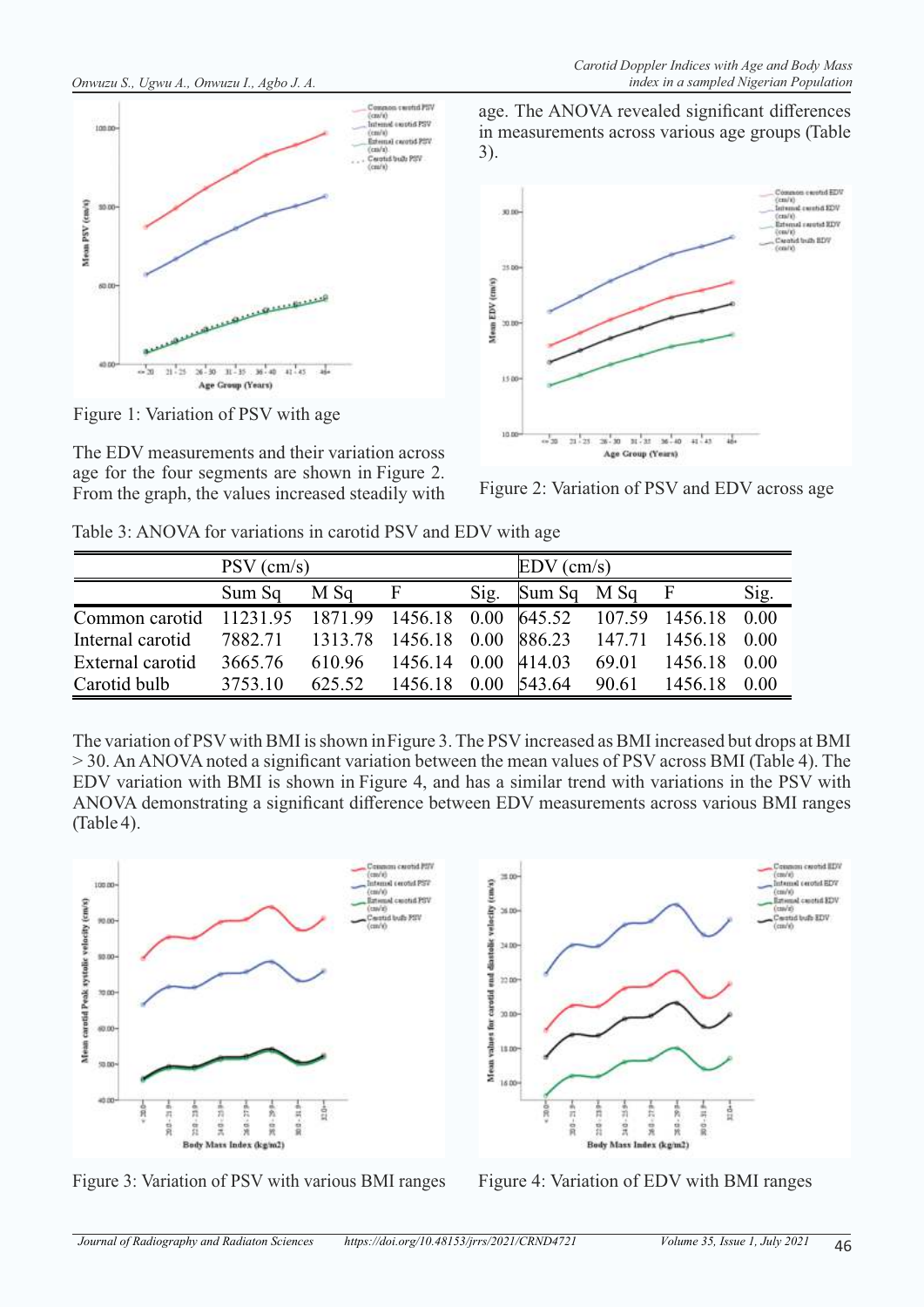Table 4: ANOVA for variations in carotid PSV and EDV with BMI values

|                                  |         |        | <b>PSV</b> |      |        |        |           |
|----------------------------------|---------|--------|------------|------|--------|--------|-----------|
|                                  | Sum Sq  | M Sq   | F          | Sig. | Sum Sq | M Sq   | Sig.<br>F |
| Common<br>carotid PSV<br>(cm/s)  | 2439.20 | 348.46 | 7.55       | 0.00 | 140.18 | 20.026 | 7.550.00  |
| Internal carotid<br>$PSV$ (cm/s) | 1711.86 | 244.55 | 7.55       | 0.00 | 192.46 | 27.494 | 7.550.00  |
| External carotid<br>$PSV$ (cm/s) | 796.08  | 113.72 | 7.55       | 0.00 | 89.91  | 12.845 | 7.550.00  |
| Carotid bulb<br>$PSV$ (cm/s)     | 815.05  | 116.43 | 7.55       | 0.00 | 118.05 | 16.866 | 7.550.00  |

#### **Discussion**

#### *Variations of Doppler velocities with age*

From the results of this study, the highest mean PSV measurement was in the CC (88.25  $\pm$  7.43 cm/s). This is followed by the IC with  $73.93 \pm 6.23$ cm/s. The PSV measurements for the CB and the EC were  $51.01 \pm 4.30$  cm/s and  $50.41 \pm 4.25$  cm/s respectively. Expectedly, the PSV of the EC should be higher than the PSV for the bulb, but the closeness of PSV of the CB to that of the EC could be attributed to the turbulence experienced at the CB due to the hemodynamic recirculation of blood, which would lead to different measurements at different times. In general, the PSV increased steadily with age. For subjects  $\leq 20$  to  $> 46$  years, the increase in PSV for the various segments were from 74.91 cm/s to 98.78 cm/s for the common carotid artery, from 62.76 cm/s to 82.75 cm/s for the internal carotid artery, from 42.80 cm/s to 56.43 cm/s, from 43.30 cm/s to 57.10 cm/s the external carotid artery and from 43.30cm/s to 57.10 cm/s for the carotid bulb. ANOVA results further indicate that the differences in PSV measurements across the various age groups were statistically significant  $(p > 0.05)$ . Similar to the findings of PSV variations with age, ANOVA analysis reported a significant difference in EDV with age (p>0.05) across all carotid segments. However, the maximum EDV was measured in the internal carotid artery with a value of  $24.75 \pm 2.11$  cm/s, followed by the common carotid artery at  $21.12 \pm 1.8$  cm/s. The carotid bulb EDV measured  $19.38 \pm 1.65$  cm/s while the external carotid measured  $16.92 \pm 1.44$ cm/s. In keeping with PSV variations with age, for subjects less than 20 years of age to more than 46 years, the increase in EDV for the various segments were as follows: common carotid artery: from 17.76 cm/s to 23.68 cm/s; the internal carotid artery: from 21.04 cm/s to 27.75 cm/s, the external

carotid artery: from 14.38 cm/s to 18.97 cm/s; and for the carotid bulb: from 16.48 cm/s to 21.73 cm/s. Variations in PSV and EDV with age could be attributed to carotid artery remodelling, intima wall thickening, progressive loss of elasticity and arterial stiffening as age advanced, a reason which has earlier been suggested[10,11]. In the researcher's opinion, since the artery loses its compliance with increase in age [12] , the velocity across it increases because of the lack of the Windkessel effect<sup>[13]</sup>, making blood flow more of a Poiseuille's flow than a physiological flow. With the lack of the Windkessel effect, the energy expended by the pulsating blood to distend the arteries are channelled towards velocity flow, which subsequently increases the PSV. Contrary to the findings of this study, several literatures, albeit in other populations, report that Doppler indices decreased significantly with age. Hirata et al [9] studied age-related changes in carotid artery flow and reported a flow augmentation which was 1.6 times more in the older population when compared with the younger population but noted that PSV and EDV decreased with age. Irace and colleagues [14] measured age related changes in blood flow in a 12-year follow up study and reported a decrease in flow velocities. At the time of this study, no research has been carried out on the population under study on how Doppler indices varied with age, hence the findings reported here could be considered novel.

## *Variations of Doppler velocities with BMI*

This study revealed a slight increase in carotid doppler indices as BMI increased, reducing at a BMI range of  $30 - 31.9$  kg/m<sup>2</sup>, before increasing again at BMI of  $32 \text{ kg/m}^2$  and higher (Figure 3). For a BMI of 20 kg/m<sup>2</sup> to 32 kg/m<sup>2</sup>, the increase in PSV were as follows: common carotid artery: from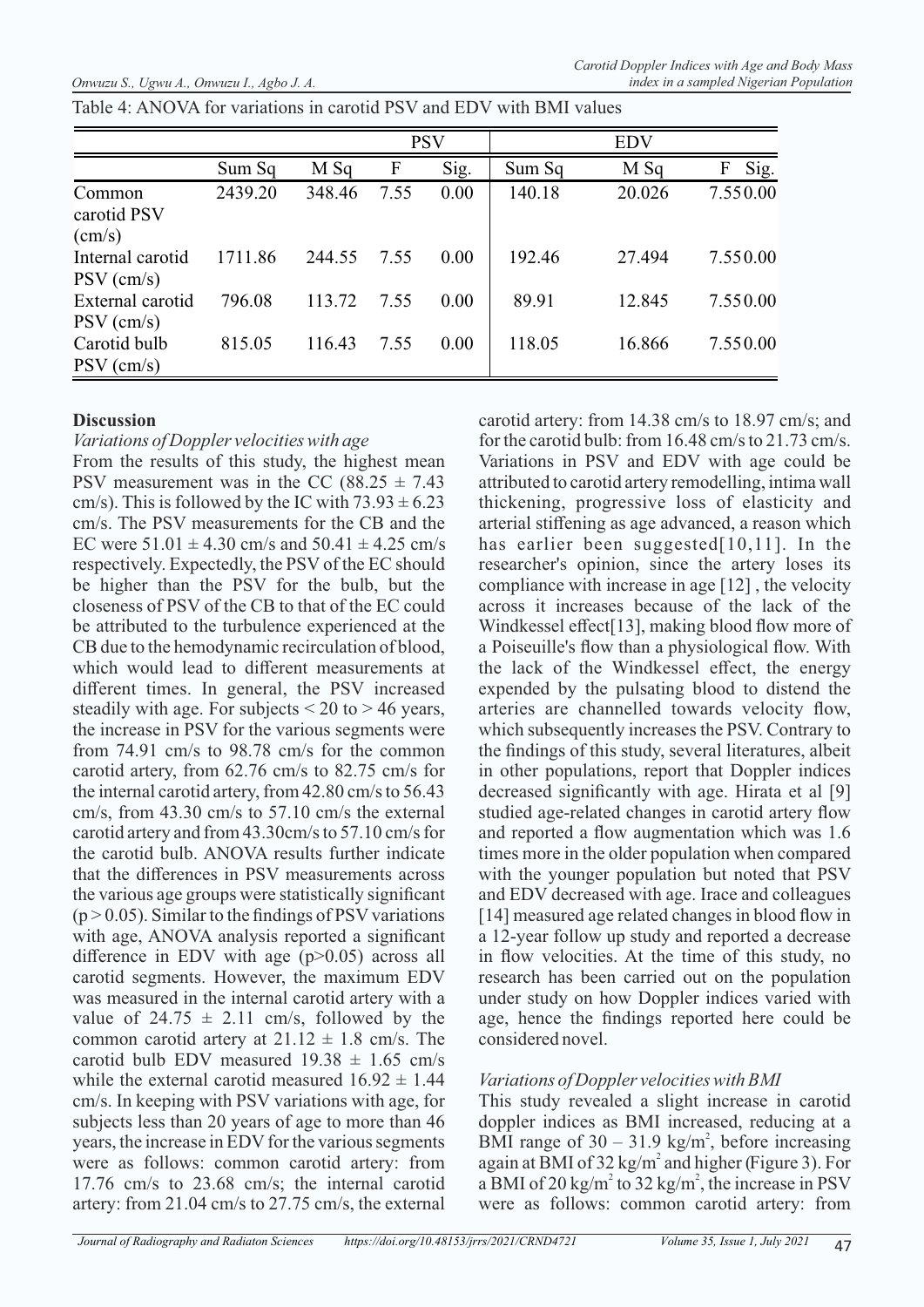79.48 cm/s to 90.75 cm/s; the internal carotid artery: from 66.58 cm/s to 76.03 cm/s; the external carotid artery: from 45.40 cm/s to 51.85 cm/s; and for the carotid bulb: from 45.94 cm/s to 52.46 cm/s. The PSV values of the carotid bulb and external carotid were close and follow a similar trend across all BMI groups, and ANOVA reported statistically significant differences between PSV values across various segments with respect to BMI (Table 4). Similar to PSV findings, ANOVA analysis reported a significant difference in EDV with BMI across the carotid segments, with a p-value of less than 0.05. With a BMI of between 20 kg/m<sup>2</sup> to 32 kgm<sup>2</sup>, the increase in EDV for the various segments were as follows: common carotid artery: from 19.05 cm/s – 21.76 cm/s; the internal carotid artery: from 22.32 cm/s to 25.49 cm/s, the external carotid artery: from 15.26 cm/s to 17.42 cm/s; and for the carotid bulb: from 17.49 cm/s to 19.97 cm/s. The EDV measurements for the carotid bulb and external carotid artery are separated, unlike the PSV measurement. Similar to what was seen in the PSV measurements, the EDV values decreased at a BMI of  $30 - 31.99$  kg/m<sup>2</sup> before increasing again. The ANOVA results from this study revealed that BMI was significantly associated with EDV across all segments of the carotid artery, with a pvalue of  $> 0.05$ . Hence, if BMI was associated with carotid artery dimensions, it would also affect the flow velocity across all segments. We report that as BMI increased, the flow velocity slightly increased, but reduced at BMI larger than  $30\text{kg/m}^2$ . This finding is in keeping with a previous report by Pam and colleagues [8] who comparatively studied the effect of obesity on luminal diameter, blood flow velocity, and intima-media thickness. They reported significant differences in blood flow velocity between normal and obese subjects, with obese subjects presenting with higher flow velocities than their normal counterparts. Other authors like Selim et al[6], Ozdemir et al.[15], and Azhim et al.[7], reported continuous decrease in Doppler indices with BMI.

The strength of this study lies in the fact that a large population of participants were recruited and no study has been carried out in this locality to determine how Doppler indices vary with age and BMI. An area that this study could be improved on is studying the effect of interobserver variability on Doppler indices measurements since ultrasonography is operator dependent. Further work needs to be done to compare Doppler indices variations in populations from different

geographical areas.

# **CONCLUSION**

We conclude that there are significant variations of carotid doppler indices with age and BMI. Specifically, and contrary to several reports from previous studies involving populations from other geographical locations[6,7], the Doppler indices significantly increased with age. However, it increased to peak at a BMI of 32 kg/m<sup>2</sup>, after which it decreased.

# **Funding**

This work was funded by the University of Nigeria

# **Conflict of interest:** Nil

### **REFERENCES**

- [1] Guyton AC, Hall JE. Textbook of medical physiology. WB Saunders, Philadelphia. 2000.
- [2] Adedoyin RA, Adesoye A. Incidence and pattern of cardiovascular disease in a Nigerian teaching hospital. Tropical doctor [Internet]. 2005;35(2):104–6. Available f r o m : http://www.ncbi.nlm.nih.gov/pubmed/1597 0038
- [3] Health-Report. The European health report 2012: charting the way to well-being. Executive summary. Salute E Società. World Health Organization; 2014.
- [4] Shaaban AM, Duerinckx AJ. Wall shear stress and early atherosclerosis: A review. American Journal of Roentgenology. 2000;174(6):1657–65.
- [5] Wentzel JJ, Chatzizisis YS, Gijsen FJH, Giannoglou GD, Feldman CL, Stone PH. Endothelial shear stress in the evolution of coronary atherosclerotic plaque and vascular remodelling: Current understanding and remaining questions. Cardiovascular Research. 2012;96(2):234–43.
- [6] Selim M, Jones R, Novak P, Zhao P, Novak V. The effects of body mass index on cerebral blood flow velocity.
- [7] Clinical Autonomic Research. 2008;18(6):331–8.
- [8] Azhim A, Akioka K, Akutagawa M, Hirao Y, Yoshizaki K, Obara S, et al. Effect of gender on blood flow velocities and blood pressure: Role of body weight and height. In: Annual International Conference of the IEEE Engineering in Medicine and Biology -